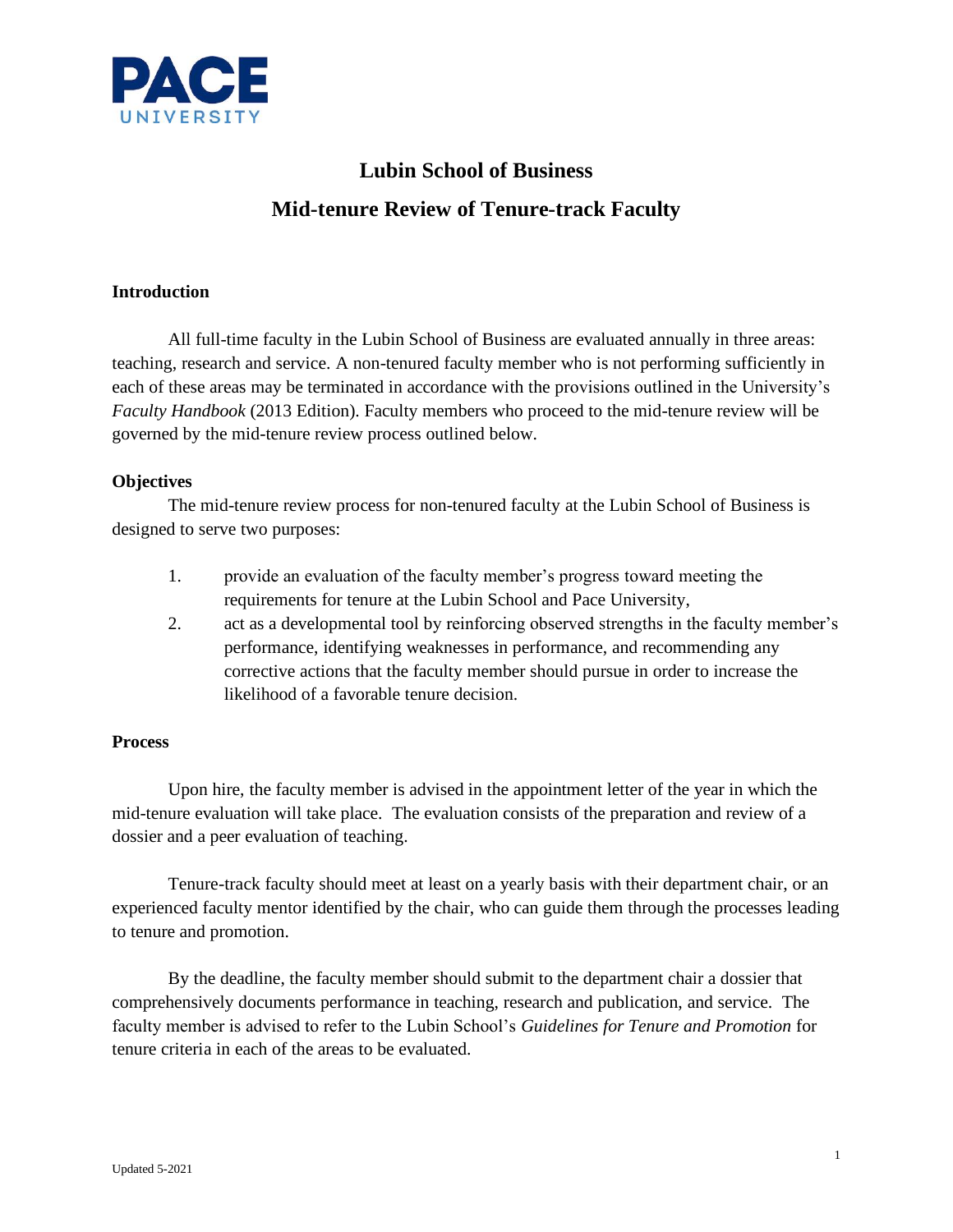

In addition, the department chair will arrange for a peer evaluation of the faculty member's teaching during the mid-tenure year **before the mid-tenure review begins** (the mid-tenure review occurs at the beginning of the candidate's third year on the tenure-track cycle). The written report of the peer evaluation will be in the faculty member's case on Interfolio.

The faculty member's department chair and other department chairs will evaluate the dossier. Each department chair will evaluate the dossier and submit a written report to [interfolio@pace.edu](mailto:interfolio@pace.edu) to be uploaded for the faculty member's department chair to review. The faculty member's department chair will prepare a written consensus report outlining the candidate's strengths and weaknesses in teaching, research and service and discussing any additional steps the candidate should take to enhance his/her prospects for achieving tenure*.* The department chair will meet with the faculty member in person/online in order to discuss the report and answer any questions the candidate may have.

Copies of the department chair's report should be sent to the dean, providing the opportunity for the dean to review and comment if needed. Following that, the department chair's report should be shared with the faculty member.

In the event that the mid-tenure evaluation identifies problems that, in the opinion of the department chair and/or dean, will make the attainment of tenure highly unlikely, the chair is responsible for advising the faculty member so that a termination timetable can be arranged consistent with the University's *Faculty Handbook*.

# **Guidelines for Candidates Preparing their Dossiers on Interfolio**

The purpose of the Dossier is to reflect both your academic and professional qualifications and your performance as a faculty member. The dossier presents the evidence upon which the provost will make a determination on promotion. Therefore, it is important that it be as representative, complete and clear as possible. A concise and relatively uniform presentation aids in the evaluation process. Carelessly presented dossiers can hinder an effective evaluation.

It is recommended to participate in the Faculty Center's [Academic Portfolio Workshop](https://www.pace.edu/faculty-center/events/academic-portfolio-workshop) held in January and June.

You may find it helpful to ask colleagues who have recently been through the process to let you review their materials. Find a supportive colleague to discuss dossier preparation in general, to offer suggestions and to read your dossier before you turn it in.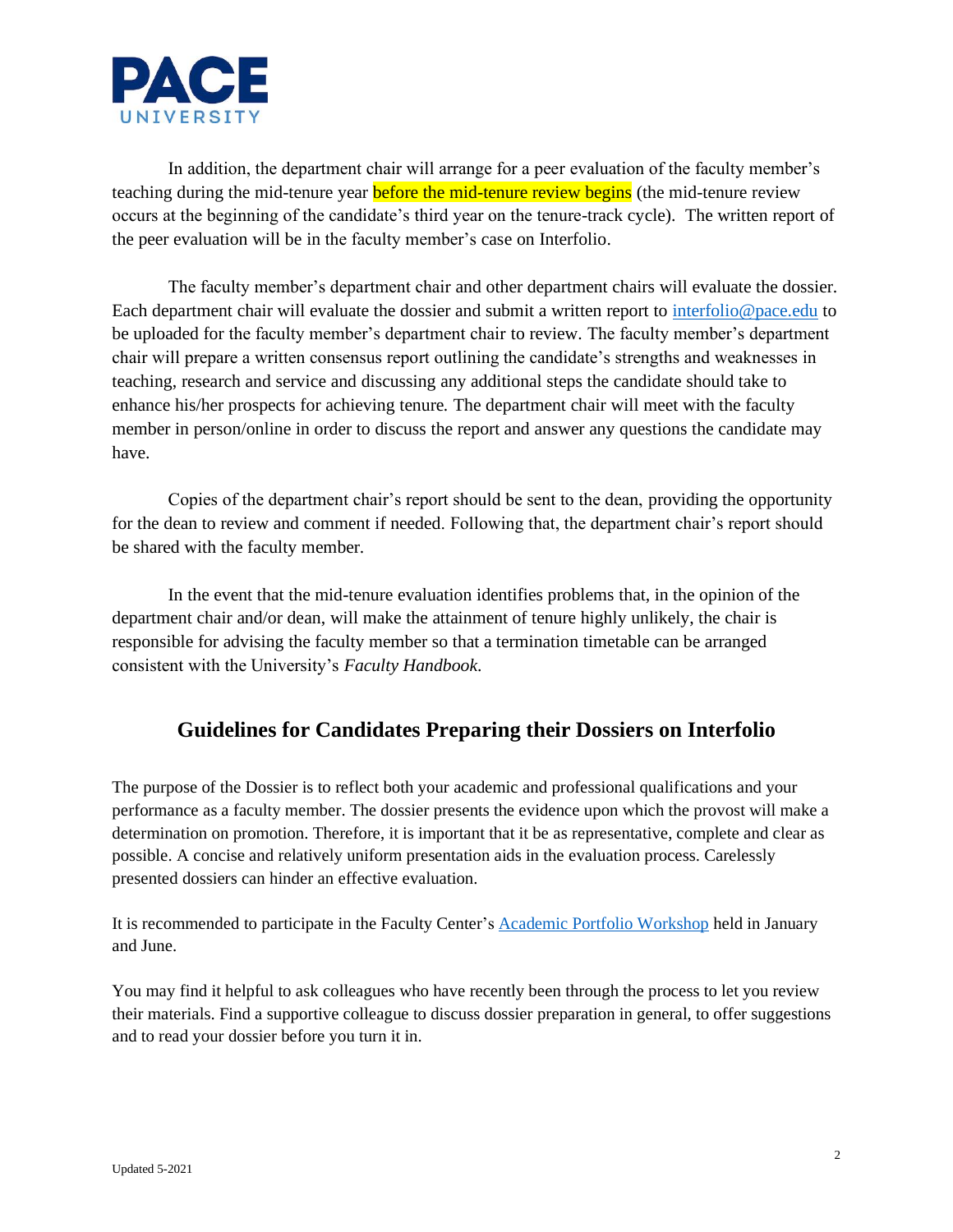

For assistance regarding Interfolio or questions regarding Mid-tenure, contact Ally Kimmel in the Faculty Center 212-346-1471; [akimmel@pace.edu.](mailto:akimmel@pace.edu) It is to your benefit to initiate contact with Ally early in the process.

**Please note**: Microsoft Word sometimes makes automatic bookmarks, or Headings as they are called in Word. For help in editing or removing these bookmarks, please contact [Ally Kimmel.](mailto:akimmel@pace.edu) (Note: PowerPoint and Excel automatically create bookmarks based on slides and sheets/tabs.)

# **Formatting Guideline for Dossier:**

- **Heading on each page**: Last name, First initial top right corner
- **Font**: Times New Roman
- **Font size**: 11 PT
- **Spacing**: 1.5 lines
- **Page margins**: 1 inch all around

# *Section 1: Curriculum Vitae – Length ≤ 15 pages*

The curriculum vitae is a factual summary of your career.

#### *Section 2: An Executive Summary – Length = 1 page*

The executive summary highlights your accomplishments and expertise in the areas of teaching, professional/practicum (if appropriate), and service.

#### *Section 3: Teaching Statement – Length ≤ 5 pages*

This statement should include:

- Teaching Philosophy
- Teaching Responsibilities Include any courses you developed
- Teaching Evaluations
- Future Teaching Goals

#### *Section 4: Scholarship/Research Statement - Length ≤ 5 pages*

This statement should include:

- Introduction to your research or scholarship work.
- A description of your scholarship and its impact, influence, and importance in your discipline.
- Published work, work in progress with anticipated completion dates, and grants, applied for and received, or approved and not funded (substantiated by documents), is appropriate.
- Other means used to share research findings, knowledge, creative or artistic work and thinking, such as presentations at professional meetings, seminars, exhibitions, performances, or public forums.
- Specify dates, sponsoring organizations, locations, and nature of participation (e.g., coordinator, presenter, or panelist; titles of sessions/papers, etc.).

#### *Section 5: Service Statement - Length ≤ 5 pages*